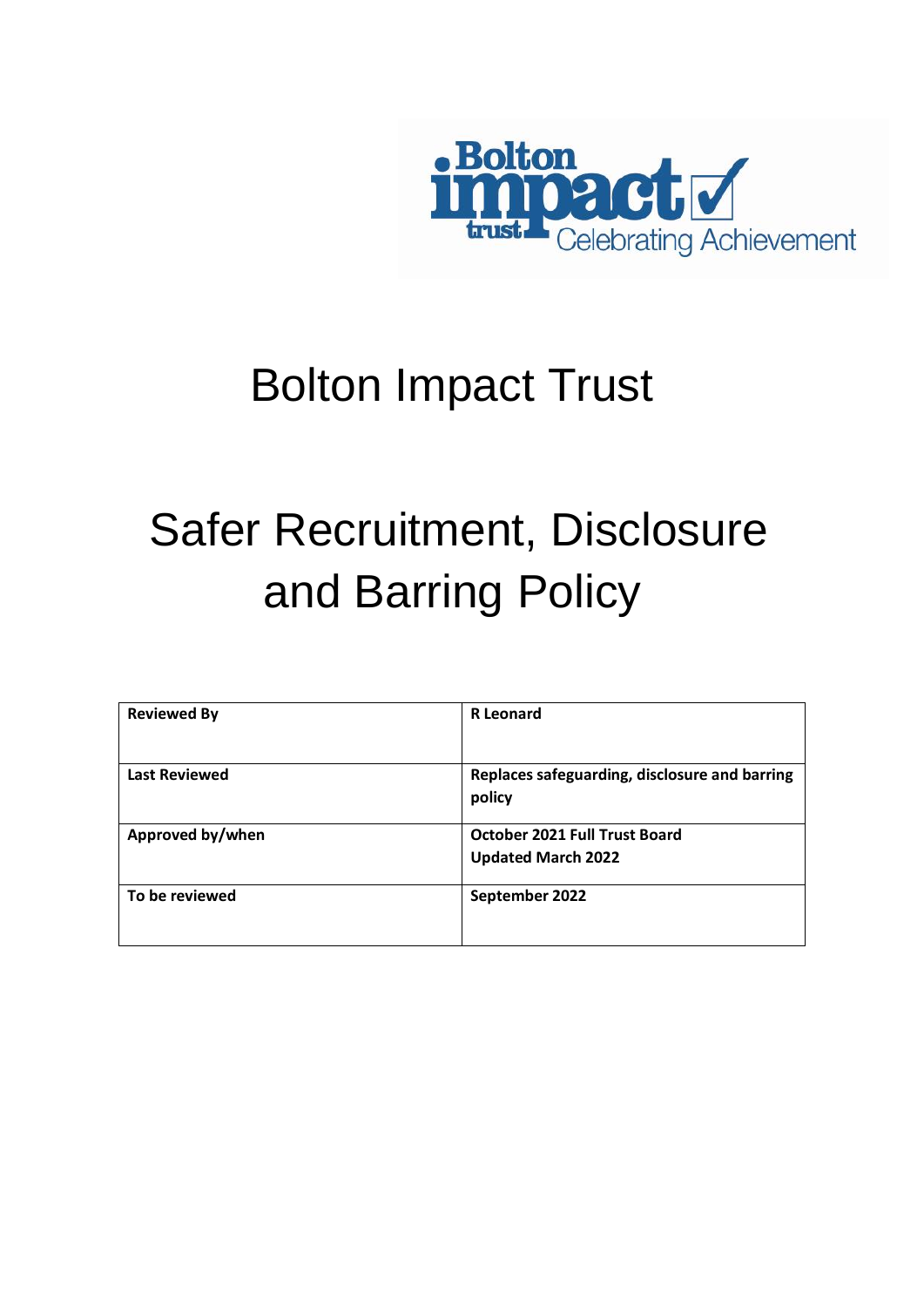# **Recruitment and selection process**

Safer recruitment processes are embedded practice across Bolton Impact Trust and all of its academies.

To make sure we recruit suitable people, we ensure all staff involved in the recruitment and employment of staff to work with children have received appropriate safer recruitment training.

We have put the following steps in place during our recruitment and selection process to ensure that we are committed to safeguarding and promoting the welfare of children.

# **Advertising**

When advertising roles, we will make clear:

- Our trust's commitment to safeguarding and promoting the welfare of children
- That safeguarding checks will be undertaken
- The safeguarding requirements and responsibilities of the role, such as the extent to which the role will involve contact with children
- Whether or not the role is exempt from the Rehabilitation of Offenders Act 1974 and the amendments to the Exceptions Order 1975, 2013 and 2020. If the role is exempt, certain spent convictions and cautions are 'protected', so they do not need to be disclosed, and if they are disclosed, we cannot take them into account

## **Application forms**

Our application forms will:

- Include a statement saying that it is an offence to apply for the role if an applicant is barred from engaging in regulated activity relevant to children (where the role involves this type of regulated activity)
- Include a copy of, or link to, our child protection and safeguarding policy and our policy on the employment of ex-offenders

## **Shortlisting**

Our shortlisting process will involve at least 2 people and will:

- Consider any inconsistencies and look for gaps in employment and reasons given for them
- Explore all potential concerns

Once we have shortlisted candidates, we will ask shortlisted candidates to:

- Complete a self-declaration of their criminal record or any information that would make them unsuitable to work with children, so that they have the opportunity to share relevant information and discuss it at interview stage. The information we will ask for includes:
	- If they have a criminal history
	- Whether they are included on the barred list
	- Whether they are prohibited from teaching
	- Information about any criminal offences committed in any country in line with the law as applicable in England and Wales
	- Any relevant overseas information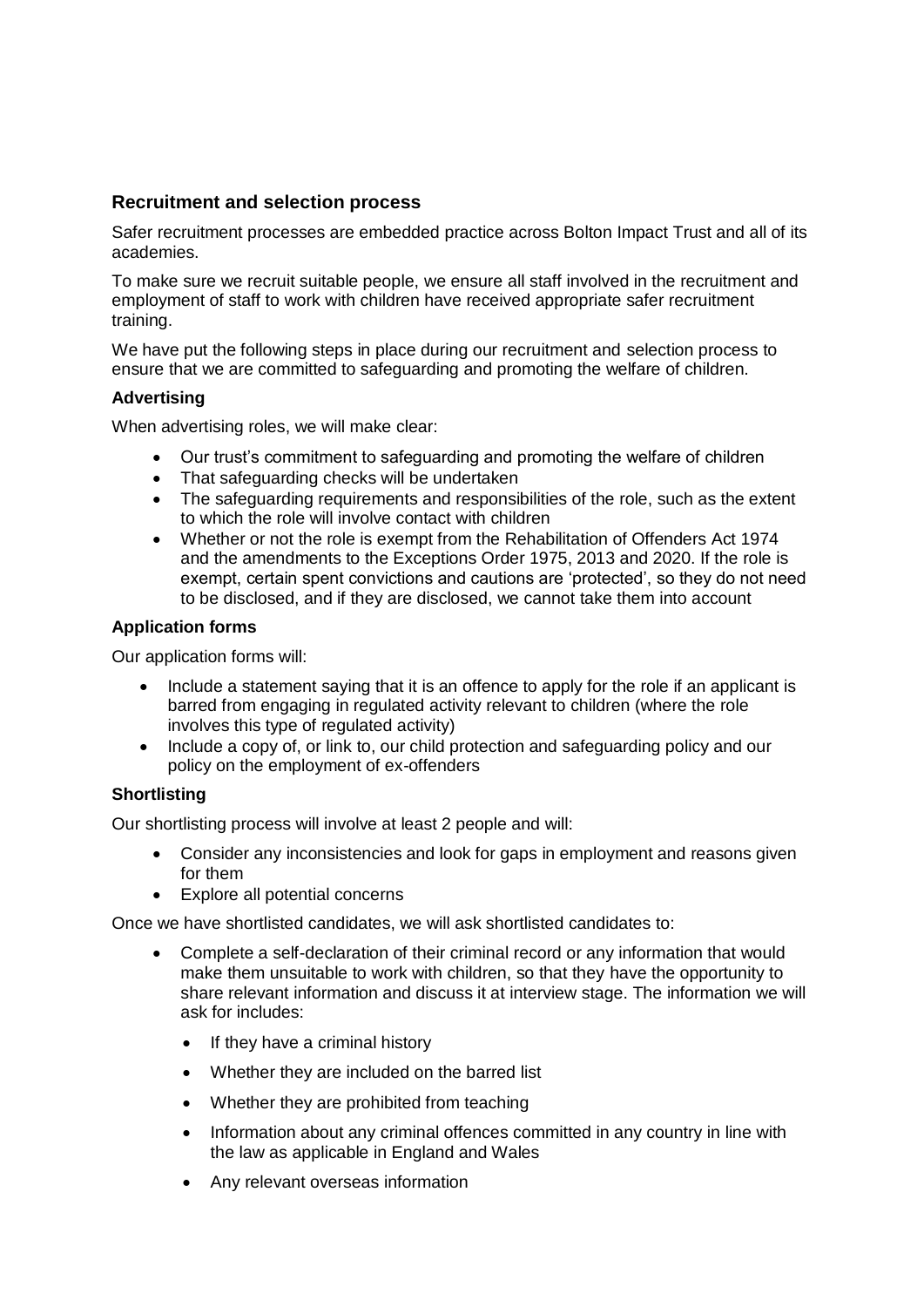A signed declaration confirming the information they have provided is true

# **DBS Filtering Rules**

What has changed? From 29 May 2013 (updated December 2020) – a change in legislation means that certain old and minor convictions can be removed from the DBS certificate. Convictions that resulted in a custodial sentence will never be removed nor will certain serious convictions – more information can be found at:

<https://www.gov.uk/government/organisations/disclosure-and-barring-service>

## **Seeking references and checking employment history**

We will obtain references before interview. Any concerns raised will be explored further with referees and taken up with the candidate at interview.

When seeking references we will:

- Not accept open references
- Liaise directly with referees and verify any information contained within references with the referees
- Ensure any references are from the candidate's current employer and completed by a senior person. Where the referee is school based, we will ask for the reference to be confirmed by the headteacher/principal as accurate in respect to disciplinary investigations
- Obtain verification of the candidate's most recent relevant period of employment if they are not currently employed
- Secure a reference from the relevant employer from the last time the candidate worked with children if they are not currently working with children
- Compare the information on the application form with that in the reference and take up any inconsistencies with the candidate
- Resolve any concerns before any appointment is confirmed

#### **Interview and selection**

When interviewing candidates, we will:

- Probe any gaps in employment, or where the candidate has changed employment or location frequently, and ask candidates to explain this
- Explore any potential areas of concern to determine the candidate's suitability to work with children
- Record all information considered and decisions made

# **Pre-appointment vetting checks/Single Central Record**

In schools, a single central record of safeguarding checks for those who work within the school on a paid or voluntary basis must be maintained.

The record, as prescribed by Department for Education ('DfE') guidance, should include details of all staff employed at the school, whether directly or through an agency and volunteers.

This includes anyone else who is identified by the school as 'working or volunteering in regular contact with children'

We will record all information on the checks carried out in the relevant academies single central record (SCR). Copies of these checks, where appropriate, will be held in individuals' personnel files. We follow requirements and best practice in retaining copies of these checks, as set out below.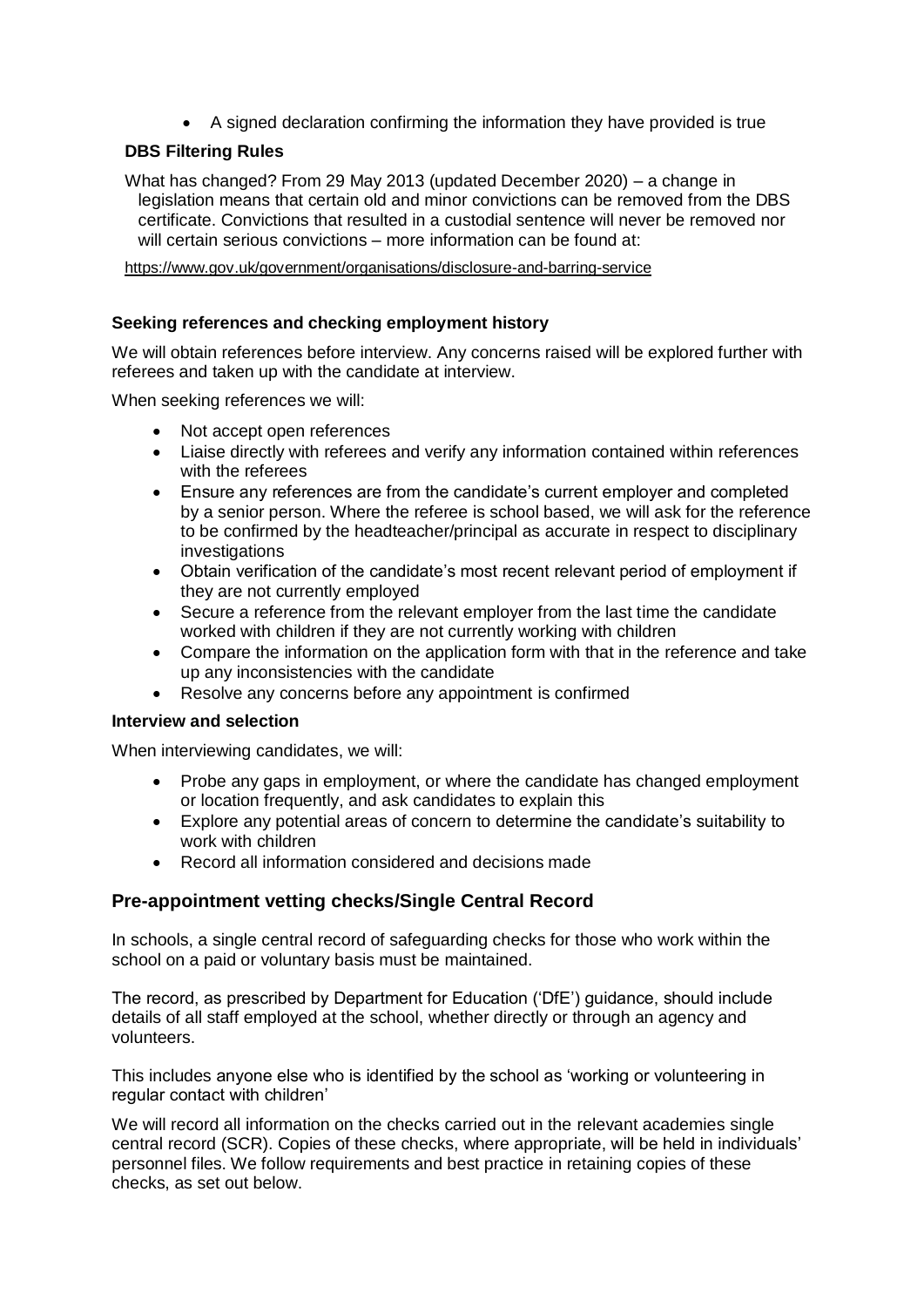# **New staff**

All offers of appointment will be conditional until satisfactory completion of the necessary pre-employment checks. When appointing new staff, we will:

- Verify their identity
- Obtain (via the applicant) an enhanced DBS certificate, including barred list information for those who will be engaging in regulated activity (see definition below). We will obtain the certificate before, or as soon as practicable after, appointment, including when using the DBS update service. We will not keep a copy of the certificate for longer than 6 months, but when the copy is destroyed we may still keep a record of the fact that vetting took place, the result of the check and recruitment decision taken
- Obtain a separate barred list check if they will start work in regulated activity before the DBS certificate is available
- Verify their mental and physical fitness to carry out their work responsibilities
- Verify their right to work in the UK. We will keep a copy of this verification for the duration of the member of staff's employment and for 2 years afterwards
- Verify their professional qualifications, as appropriate
- Ensure they are not subject to a prohibition order if they are employed to be a teacher
- Carry out further additional checks, as appropriate, on candidates who have lived or worked outside of the UK. Where available, these will include:
	- $\circ$  For all staff, including teaching positions: criminal records checks for [overseas applicants](https://www.gov.uk/government/publications/criminal-records-checks-for-overseas-applicants)
	- o For teaching positions: obtaining a letter of professional standing from the professional regulating authority in the country where the applicant has worked
- Check that candidates taking up a management position\* are not subject to a prohibition from management (section 128) direction made by the secretary of state

\* Management positions are most likely to include, but are not limited to, Executive and Vice Principals, Finance Director, Academy Leads and Deputy/Assistant Academy Leads.

If any of our academies work with children under the age of 8 we will ensure that appropriate checks are carried out to ensure that individuals are not disqualified under the 2018 Childcare Disqualification Regulations and Childcare Act 2006. Where we take a decision that an individual falls outside of the scope of these regulations and we do not carry out such checks, we will retain a record of our assessment on the individual's personnel file. This will include our evaluation of any risks and control measures put in place, and any advice sought.

**Regulated activity** means a person who will be:

- Responsible, on a regular basis in a school or college, for teaching, training, instructing, caring for or supervising children; or
- Carrying out paid, or unsupervised unpaid, work regularly in a school or college where that work provides an opportunity for contact with children; or
- Engaging in intimate or personal care or overnight activity, even if this happens only once and regardless of whether they are supervised or not

## **Existing staff**

In certain circumstances we will carry out all the relevant checks on existing staff as if the individual was a new member of staff. These circumstances are when:

 There are concerns about an existing member of staff's suitability to work with children; or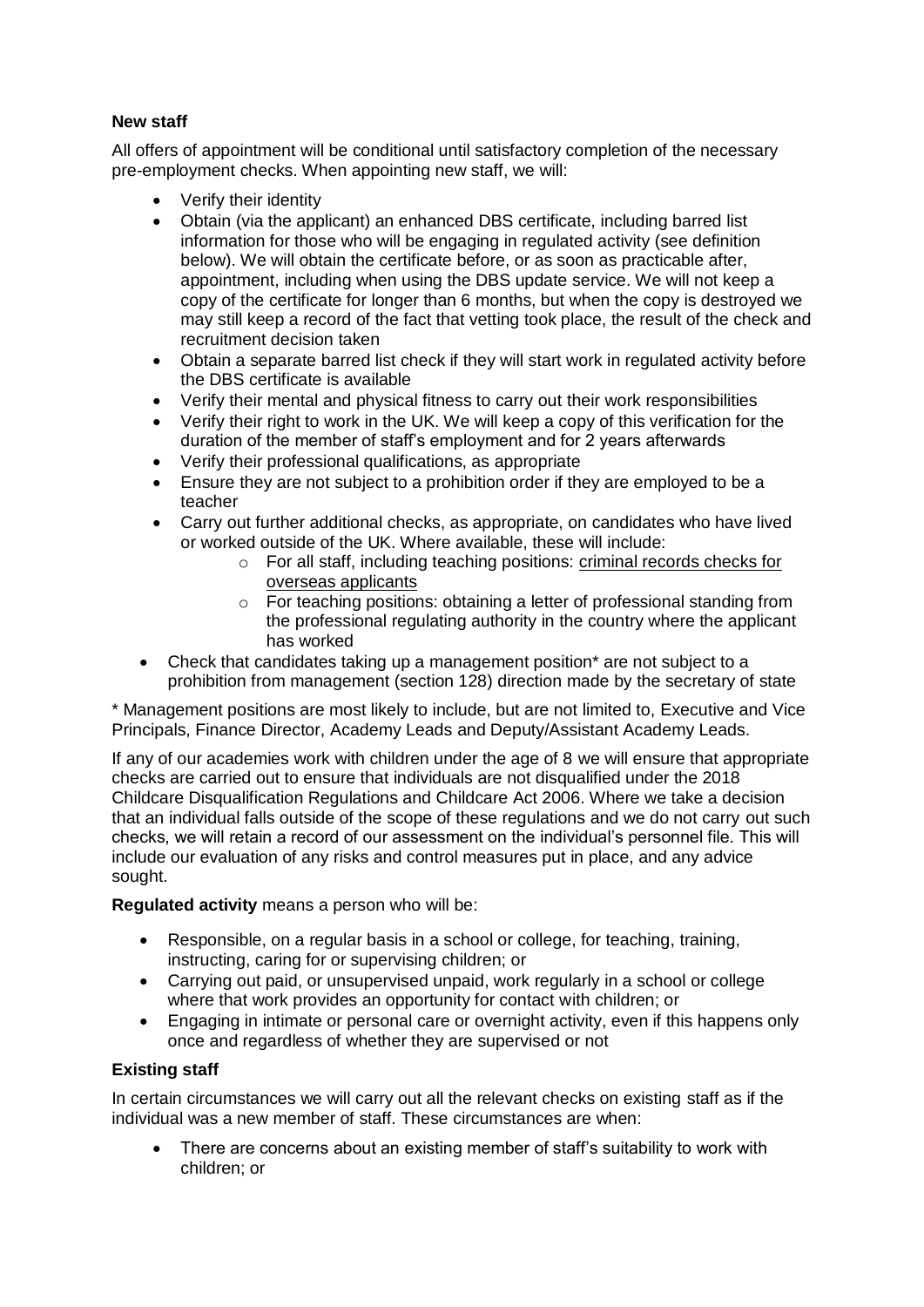- An individual moves from a post that is not regulated activity to one that is; or
- There has been a break in service of 12 weeks or more

We will refer to the DBS anyone who has harmed, or poses a risk of harm, to a child or vulnerable adult where:

- We believe the individual has engaged in [relevant conduct;](https://www.gov.uk/guidance/making-barring-referrals-to-the-dbs#relevant-conduct-in-relation-to-children) or
- We believe the individual has received a caution or conviction for a relevant (automatic barring either with or without the right to make representations) offence, under the [Safeguarding Vulnerable Groups Act 2006 \(Prescribed Criteria and](http://www.legislation.gov.uk/uksi/2009/37/contents/made)  [Miscellaneous Provisions\) Regulations 2009;](http://www.legislation.gov.uk/uksi/2009/37/contents/made) or
- We believe the 'harm test' is satisfied in respect of the individual (i.e. they may harm a child or vulnerable adult or put them at risk of harm); and
- The individual has been removed from working in regulated activity (paid or unpaid) or would have been removed if they had not left

# **Agency and third-party staff**

We will obtain written notification from any agency or third-party organisation that it has carried out the necessary safer recruitment checks that we would otherwise perform. We will also check that the person presenting themselves for work is the same person on whom the checks have been made.

## **Contractors**

We will ensure that any contractor, or any employee of the contractor, who is to work at the Trust or its academies has had the appropriate level of DBS check (this includes contractors who are provided through a PFI or similar contract). This will be:

- An enhanced DBS check with barred list information for contractors engaging in regulated activity
- An enhanced DBS check, not including barred list information, for all other contractors who are not in regulated activity but whose work provides them with an opportunity for regular contact with children
- We will obtain the DBS check for self-employed contractors.
- We will not keep copies of such checks for longer than 6 months.
- Contractors who have not had any checks will not be allowed to work unsupervised or engage in regulated activity under any circumstances.

We will check the identity of all contractors and their staff on arrival at the school.

If any of our academies work with children under the age of 8 we will ensure that selfemployed contractors such as music teachers or sports coaches, we will ensure that appropriate checks are carried out to ensure that individuals are not disqualified under the 2018 Childcare Disqualification Regulations and Childcare Act 2006. Where we decide that an individual falls outside of the scope of these regulations and we do not carry out such checks, we will retain a record of our assessment. This will include our evaluation of any risks and control measures put in place, and any advice sought.

## **Trainee/student teachers**

Where applicants for initial teacher training are salaried by us, we will ensure that all necessary checks are carried out.

Where trainee teachers are fee-funded, we will obtain written confirmation from the training provider that necessary checks have been carried out and that the trainee has been judged by the provider to be suitable to work with children.

If any of our academies work with children under the age of 8 we will ensure that in both cases, this includes checks to ensure that individuals are not disqualified under the 2018 Childcare Disqualification Regulations and Childcare Act 2006.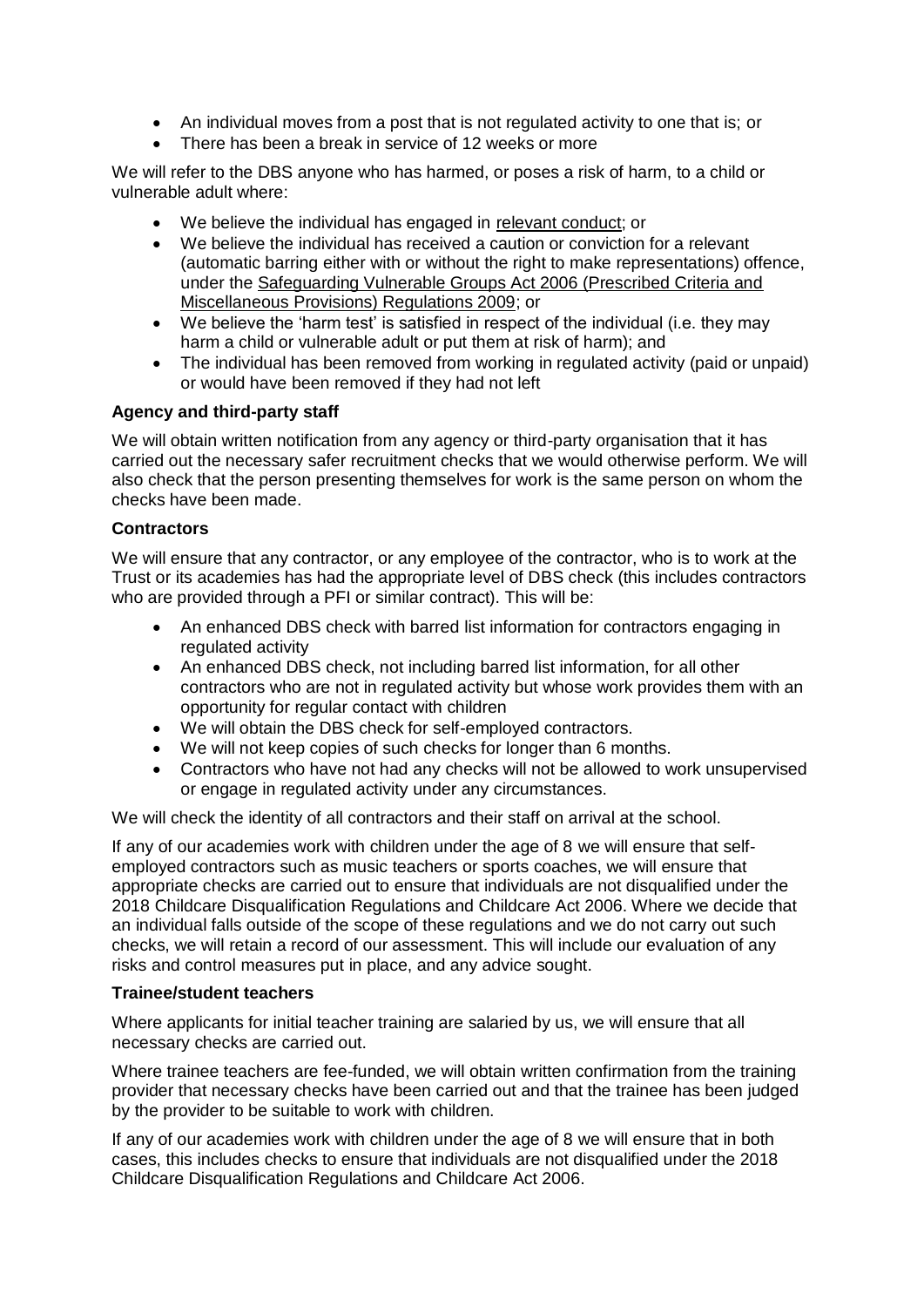# **Volunteers**

We will:

- Never leave an unchecked volunteer unsupervised or allow them to work in regulated activity
- Obtain an enhanced DBS check with barred list information for all volunteers who are new to working in regulated activity
- Carry out a risk assessment when deciding whether to seek an enhanced DBS check without barred list information for any volunteers not engaging in regulated activity. We will retain a record of this risk assessment
- For academies working with children under the age of 8 we will ensure that appropriate checks are carried out to ensure that individuals are not disqualified under the 2018 Childcare Disqualification Regulations and Childcare Act 2006. Where we decide that an individual falls outside of the scope of these regulations and we do not carry out such checks, we will retain a record of our assessment. This will include our evaluation of any risks and control measures put in place, and any advice sought

# **Trustees Local Governors and Members**

All trustees, local governors and members will have an enhanced DBS check without barred list information.

They will have an enhanced DBS check with barred list information if working in regulated activity.

The chair of the board will have their DBS check countersigned by the secretary of state.

All proprietors, trustees, local governors and members will also have the following checks:

- A section 128 check (to check prohibition on participation in management under [section 128 of the Education and Skills Act 2008\)](https://www.legislation.gov.uk/ukpga/2008/25/section/128). [Section 128 checks are only required for local governors if they have retained or been delegated any management responsibilities.]
- Identity
- $\bullet$  Right to work in the UK
- Other checks deemed necessary if they have lived or worked outside the UK

## **Staff working in alternative provision settings**

Where we place a pupil with an alternative provision provider, we obtain written confirmation from the provider that they have carried out the appropriate safeguarding checks on individuals working there that we would otherwise perform.

## **Adults who supervise pupils on work experience**

When organising work experience, we will ensure that policies and procedures are in place to protect children from harm.

We will also consider whether it is necessary for barred list checks to be carried out on the individuals who supervise a pupil under 16 on work experience. This will depend on the specific circumstances of the work experience, including the nature of the supervision, the frequency of the activity being supervised, and whether the work is regulated activity.

# **Positive Disclosures**

The term 'positive disclosure' refers to a disclosure containing information relating to convictions, cautions, reprimands and so on, plus 'soft information' relating to nonconvictions but which the police deem as relevant.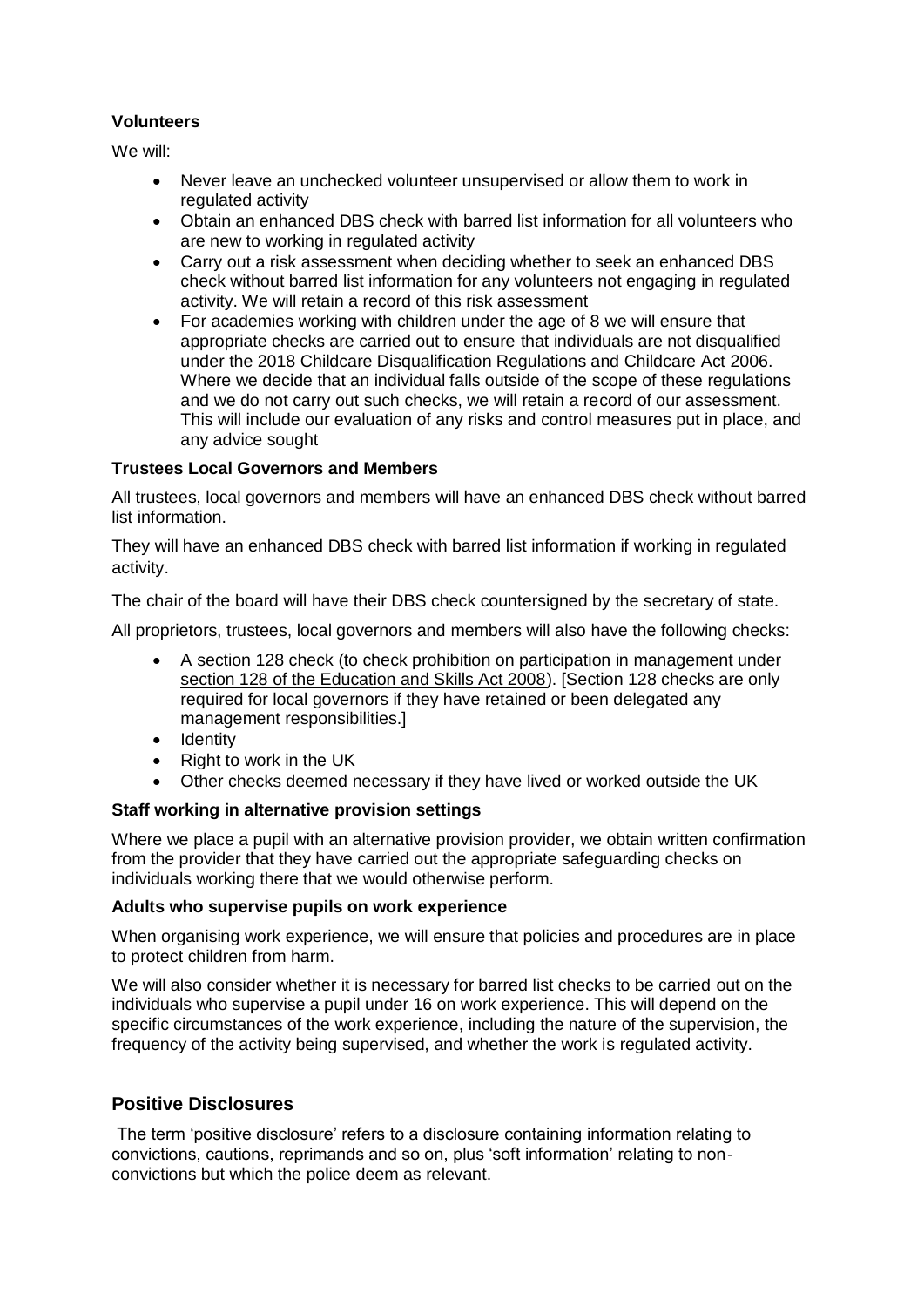Positive disclosures concerning either job applicants or employed staff will be referred to the Executive Principal and Vice Principal, for making an assessment of whether the offence(s) listed are sufficiently serious to cause concern.

To aid the decision making process it may be appropriate for the Academy Lead, supported by the Trust Executive Principal or Vice Principal, to interview the applicant to verify the information received, prior to any judgements being made.

The assessment of the positive disclosure will be in accordance with the following checklist;

- the likely impact that the positive disclosure could have on the individual's ability to carry out the job role;
- $\bullet$  the seriousness and nature of the offence(s);
- the nature of the appointment:
- the length of time since the offence(s) occurred;
- the number and pattern of offences;
- the applicant's age at the time;
- any explanation of the circumstances of the offence(s) that may already have been given
- concealment of the offence(s) at the application stage/non-disclosure of offences that occurred during employment
- the decision taken, based on the disclosure information received, will be recorded on the individuals personnel record.
- The Academy Lead is responsible for fully completing and submitting a risk assessment detailing the information documented on the DBS certificate to the Executive Principal or Vice Principal who will seek HR advice if required. The form is available in Appendix 2
- Where appointment or continued employment of an individual with positive disclosures proceeds, the record of decision will be retained permanently on the individual's personnel file and the DBS disclosure information will be retained securely for six months from the decision being made, in accordance with DBS Policy.

# **Appointment without full disclosure**

Following an offer and acceptance of employment, employees should not normally commence working for Bolton Impact Trust until full clearances of all relevant preemployment checks, including DBS clearance, have been received and checked.

Any decision for employment to commence prior to receipt of full pre-employment checks can only be taken, following consideration of a completed Safer Recruitment Risk Assessment Form (Appendix 2) based on the nature of work, the level of exposure to children, young people or vulnerable adults and the information provided on the application form. In all cases these decisions will be made by the Executive Principal or Vice Principal.

The contract of any employee appointed prior to receiving clearance should remain subject to this condition being met. Until such time as the DBS clearance is received, the employee will remain subject to robust control measures of which they will be notified.

The Academy Lead is responsible for monitoring the individual until clearance is received and ensuring progress on the DBS check is pursued at least every 14 days. The Executive Principal and Vice Principal remains accountable for this decision until the DBS clearance has been granted.

The Academy Lead is responsible for fully completing and submitting a risk assessment to the Executive Principal and Vice Principal for consideration in line with the guidance within this policy, who may seek HR advice if necessary.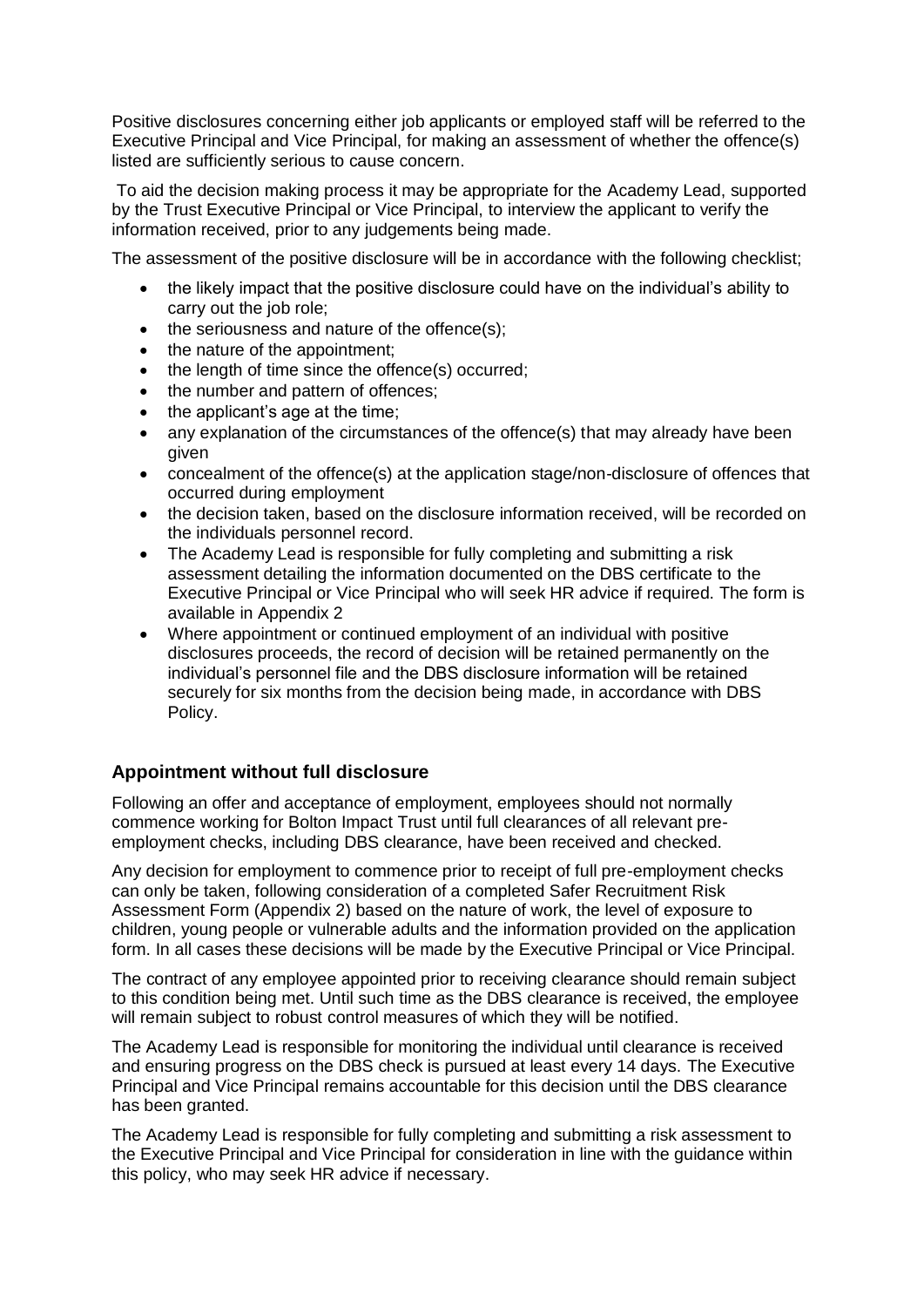# **Random renewal of enhanced DBS checks**

The Bolton Impact Trust will, in each academy and within the central team renew around 10% of checks each year on a random sample basis, and routine renewals may also be undertaken due to the extensive work with vulnerable young people.

All staff at the Bolton Impact Trust are subject to enhanced DBS clearance and will be reminded of their duty to disclose convictions at the start of each academic year and as part of the induction process for new staff. This form can be found in (appendix 1)

# **Records of disclosure information**

The Bolton Impact Trust recognises its obligations in relation to the handling, safe keeping and disposal of disclosed information and is committed to complying fully with the DBS Code of Practice in relation to safeguarding information received. The Code of Practice states that disclosure certificates are to be retained for six months in a secure locked place or until the outcome of any recruitment decisions where there is positive information.

The following details of all DBS and vetting checks will be maintained for employed staff on the trust Every System

- the date of issue of a Disclosure:
- the type of Disclosure requested;
- the position for which the Disclosure was requested, where the holder has more than one post;
- **the reference number of the Disclosure**

# **Disqualification under the Childcare Act**

People who have been convicted of certain offences are disqualified from providing childcare under the Childcare (Disqualification) and Childcare (Early Years Provision Free of Charge) (Extended Entitlement) (Amendment) Regulations 2018. This does not currently apply to staff at the Bolton Impact Trust however should this change the following criteria will be followed.

The disqualification criteria include:

- inclusion on the Disclosure and Barring Service (DBS) Children's Barred List
- being found to have committed certain violent and sexual criminal offences against children and adults which are referred to in regulation 4 and Schedules 2 and 3 of the 2018 regulations (note that regulation 4 also refers to offences that are listed in other pieces of legislation)
- certain orders made in relation to the care of children which are referred to in regulation 4 and listed at Schedule 1 of the 2018 regulations
- refusal or cancellation of registration relating to childcare (except if the refusal or cancellation of registration is in respect of registration with a child minder agency or the sole reason for refusal or cancellation is failure to pay a prescribed fee under the 2006 act (regulation 4(1) of the 2018 regulations)), or children's homes, or being prohibited from private fostering , as specified in paragraph 17 of Schedule 1 of the 2018 regulations
- living in the same household where another person who is disqualified lives or is employed (disqualification 'by association') as specified in regulation 9 of the 2018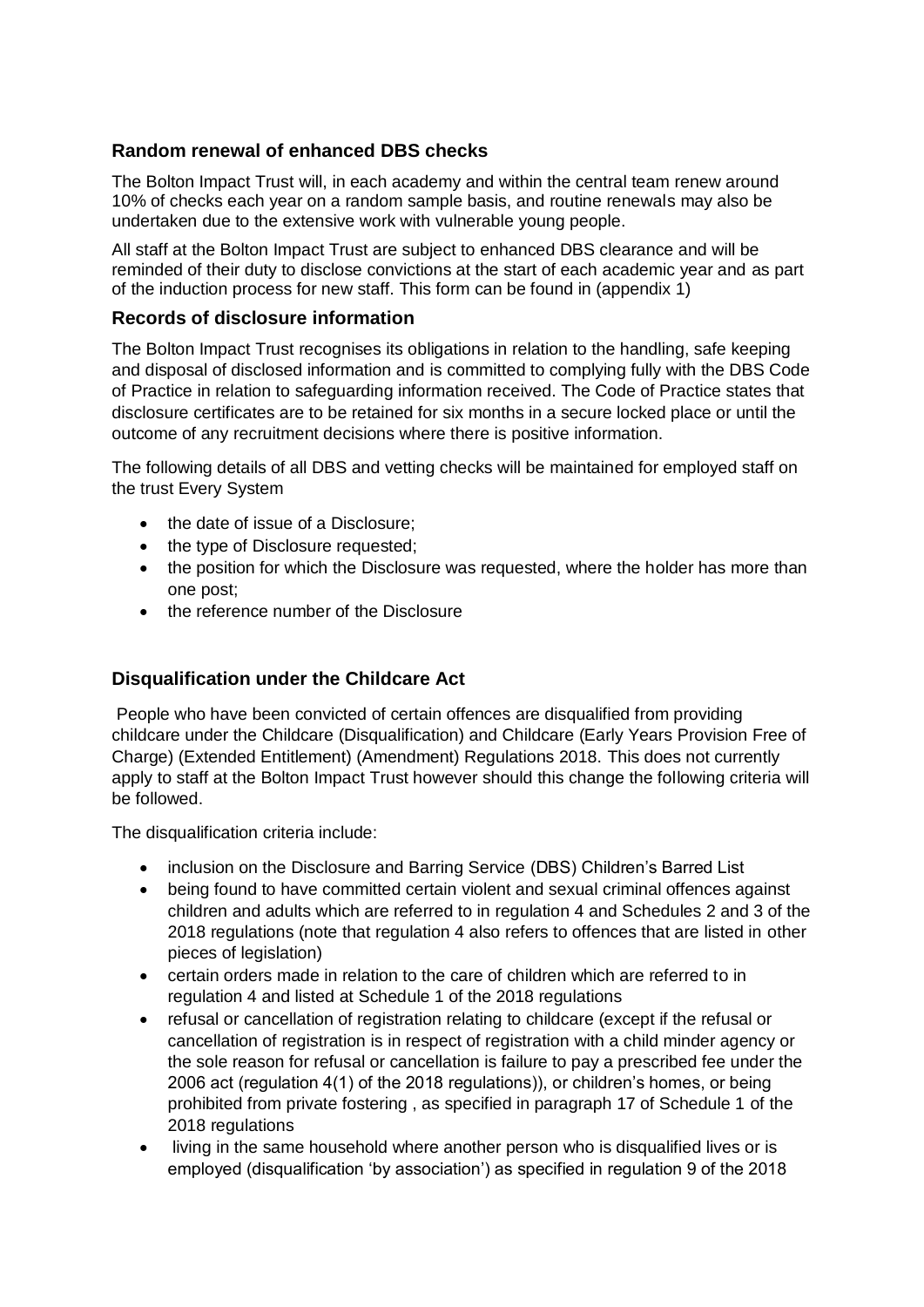regulations (note that regulation 9 only applies where childcare is provided in domestic settings, defined as 'premises which are used wholly or mainly as a private dwelling' in section 98 of the act, or under a domestic premises registration, including non-domestic premises up to 50% of the time)

 being found to have committed an offence overseas, which would constitute an offence regarding disqualification under the 2018 regulations if it had been committed in any part of the United Kingdom The above list is only a summary of the criteria that lead to disqualification. Further details about the specific orders and offences, which will lead to disqualification, are set out in the 2018 regulations.

The regulations apply to staff who work in, or are directly concerned with managing:

- Early Years provision birth until 1 September following a child's fifth birthday This includes education in nursery and reception classes, and/or any supervised activity (such as breakfast clubs, lunchtime supervision and after-school care provided by the school) both during and outside school hours.
- Later Years provision for children under 8) Covers staff who work in childcare provided by the school outside school hours for children under 8, including beforeschool settings such as breakfast clubs, and afterschool provision. This does not include education or supervision during school hours, or extended school hours for co-curricular learning activities, such as choir or sports teams. The regulations also apply to volunteers and casual workers who regularly work in, or manage these settings, whether they're supervised or not. Self-employed contractors, such as music teachers and sports coaches, and trainee teachers where they meet the criteria above.

The regulations do not apply to:

- Staff who only provide education, childcare or supervision for children above reception age during school hours
- Staff who only provide education, childcare or supervision out of school hours for children aged 8 or over.
- Staff who are not employed to directly provide childcare such as caretakers, cleaners, catering and office staff.
- Staff who are only occasionally deployed and not regularly required to work in relevant settings
- People involved in any form of health care provision
- Previously staff could also be disqualified because they lived in a household where another person who was disqualified lives or works. This no longer applies to schools and we will not ask staff questions about people they live with.
- Academy Leads are responsible for ensuring that anyone who falls within the relevant categories of staff is made aware of the legislation. There is not requirement for staff to make an annual declaration, but the letter should be issued to all new staff prior to them commencing employment.
- We will inform staff that when responding to questions about their cautions or convictions, they do not need to provide details about any convictions that are not relevant to the childcare disqualification legislation. Staff not in scope of the regulations cannot not be asked to complete a declaration.
- If we find out a member of staff is disqualified, we will inform Ofsted and must not continue to employ the individual in the setting from which they are disqualified. Disqualified staff may be able to apply to Ofsted for a waiver.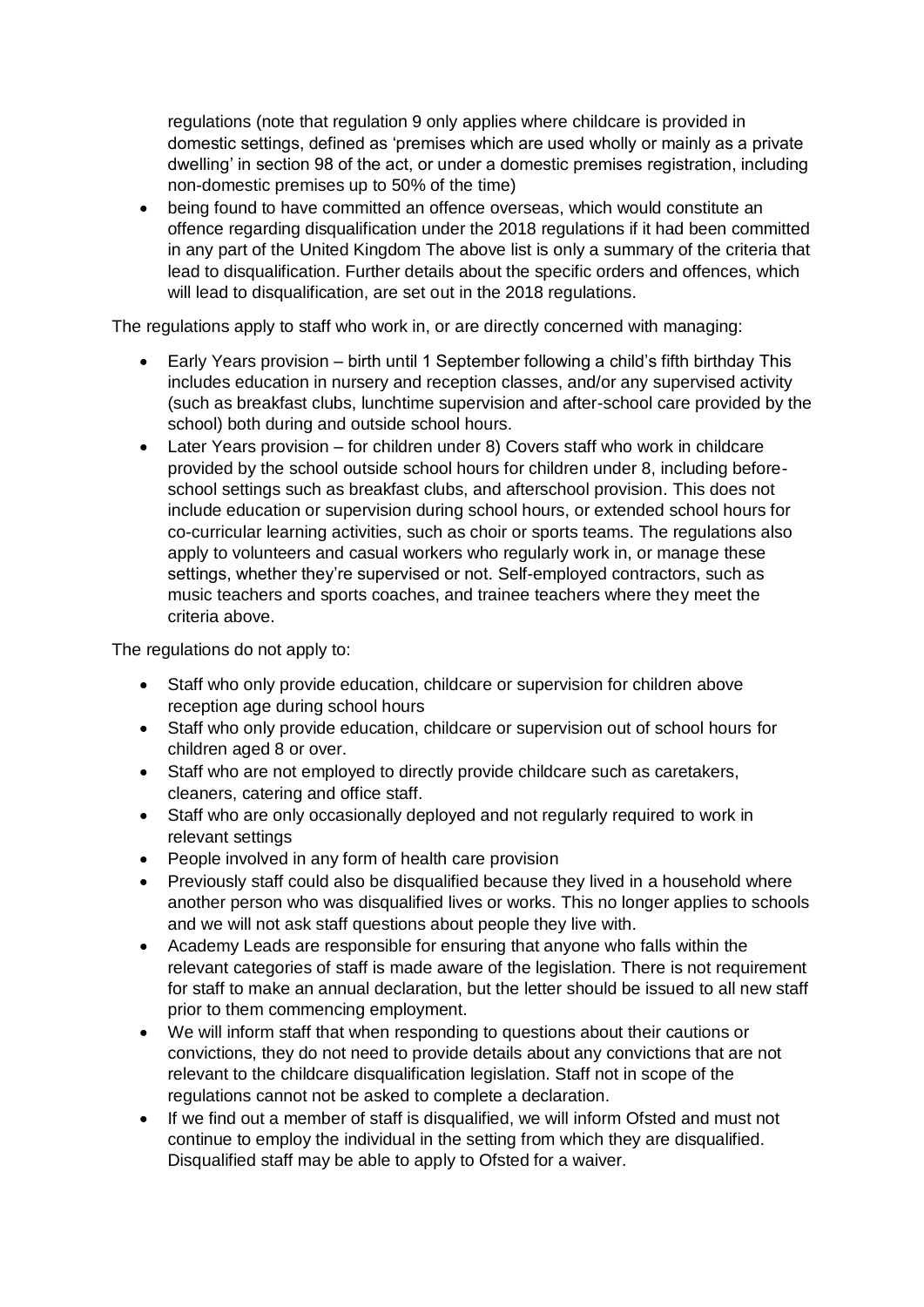We will keep a record of those staff who are employed to work in, or manage relevant childcare provision. We will record the date on which the information about disqualification was provided and keep details of the checks as part of the single central record, or they may retain a separate record. Ofsted and the Independent School Inspectorates will check this as part of their routine school inspection process.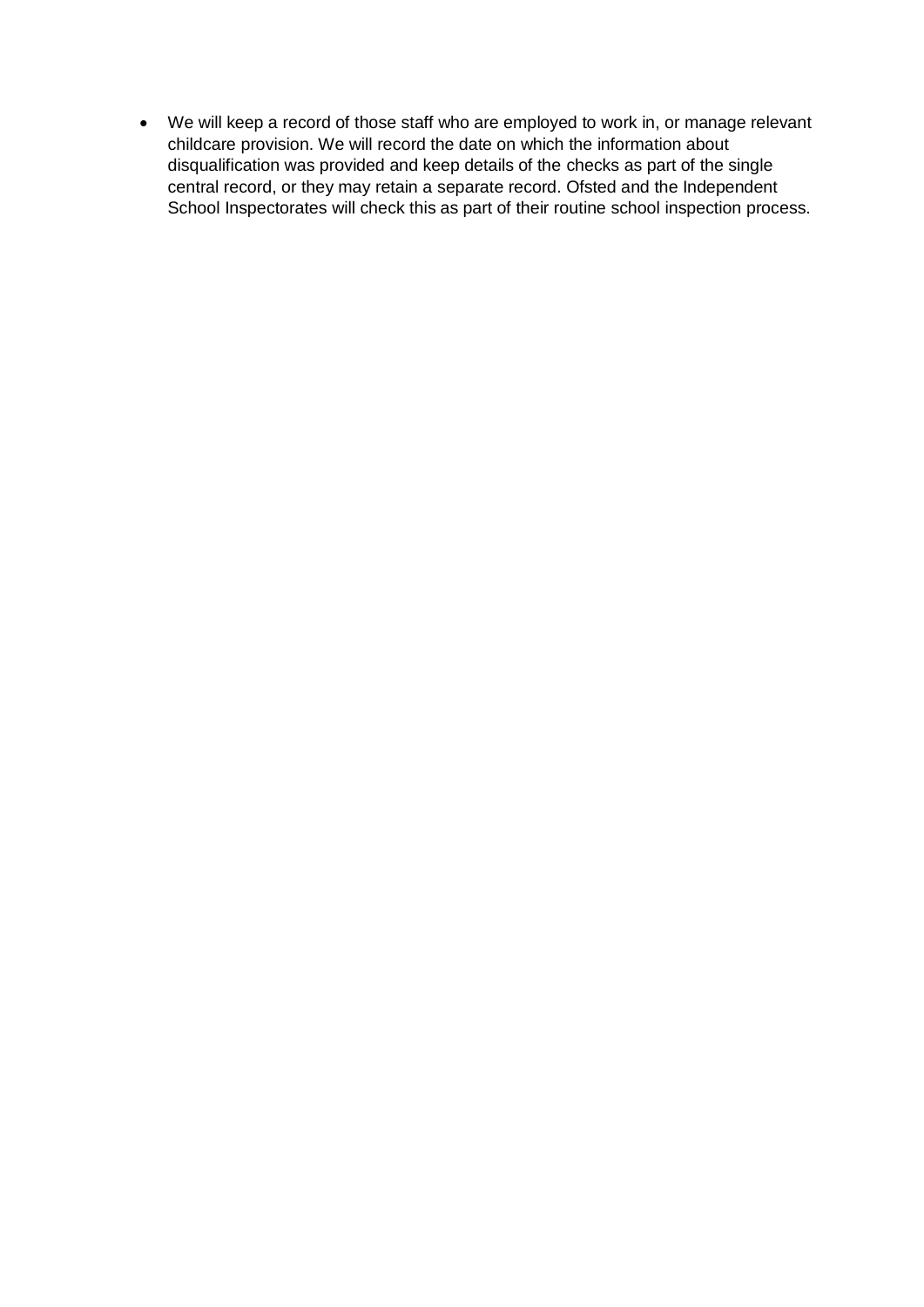# **Appendix 1**

**Safeguarding, Disclosure and Barring Policy Declaration**

Name:

Academy:

**I confirm that I have received and read the Safeguarding, Disclosure & Barring Policy. I understand that failure to disclose criminal convictions, cautions, reprimands, bind-overs and any other police involvement that occurs during my employment with the school, both within and outside of working hours, may result in disciplinary action being taken and may ultimately lead to my dismissal.**

Signed:

Date:

**I confirm that I have not had any undisclosed criminal convictions, cautions, reprimands, bind-overs and any other police involvement within the past twelve months.**

Signed:

Date:

Academy Lead Signature:

Date: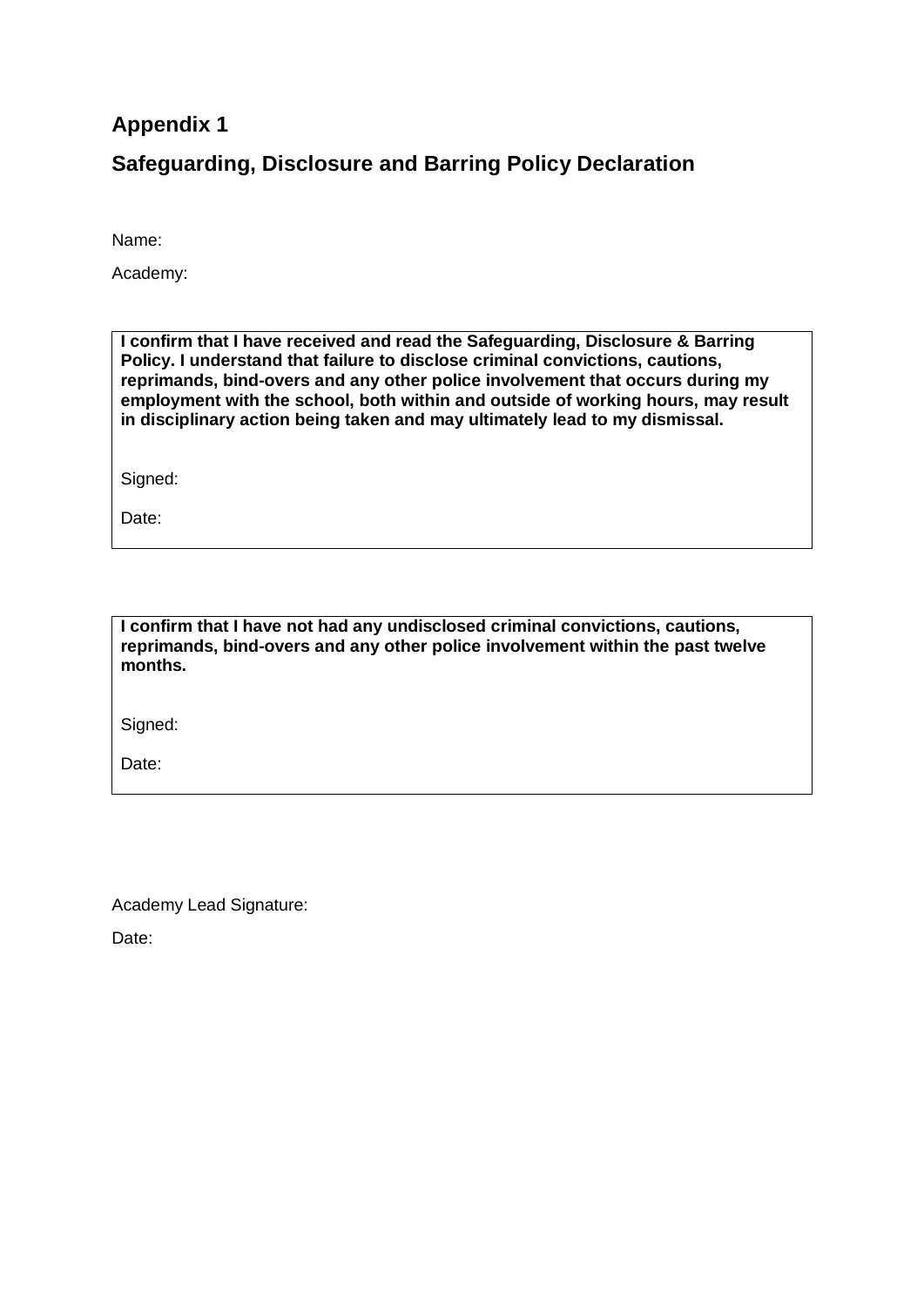# **Appendix 2**

# **SAFER RECRUITMENT RISK ASSESSMENT FORM**

Record of Safeguarding Risk Assessment – for pre-employment (A) and positive DBS checks (B).

| <b>Full Name:</b>      | Date Of Birth: |
|------------------------|----------------|
| <b>Previous Names:</b> | Academy:       |
| Positon:               |                |

# **Section A. ACADEMY LEAD TO COMPLETE**

**Request for pre-employment start without DBS** (the individual must not undertake any work (paid or unpaid) until this risk assessment has been considered and approved)

| Please explain why you |  |
|------------------------|--|
| need the person to     |  |
| commence work prior    |  |
| to all checks being    |  |
| received.              |  |
|                        |  |
|                        |  |
|                        |  |

| Question                        | <b>Applicable</b><br>Y/N | <b>Comment</b> |
|---------------------------------|--------------------------|----------------|
| Have at least two satisfactory  |                          |                |
| written references been         |                          |                |
| received?                       |                          |                |
| Has the application form been   |                          |                |
| checked for gaps/anomalies?     |                          |                |
| Has medical clearance been      |                          |                |
| obtained for a new starter?     |                          |                |
| Will the person be supervised   |                          |                |
| at all times until satisfactory |                          |                |
| DBS clearance is received?      |                          |                |
| Has the individual disclosed    |                          |                |
| any cautions, convictions,      |                          |                |
| warnings, etc.?                 |                          |                |
| If yes, at what stage were      |                          |                |
| these disclosed?                |                          |                |
| Further details: who was        |                          |                |
| involved, when it occurred,     |                          |                |
| what occurred, where            |                          |                |
| incident/offence was            |                          |                |
| committed, why it was           |                          |                |
| committed. How does             |                          |                |
| applicant now feel about        |                          |                |
| incident or offence?            |                          |                |
| Details of proposed measures    |                          |                |
| to manage the 'risk' of this    |                          |                |
| individual commencing work      |                          |                |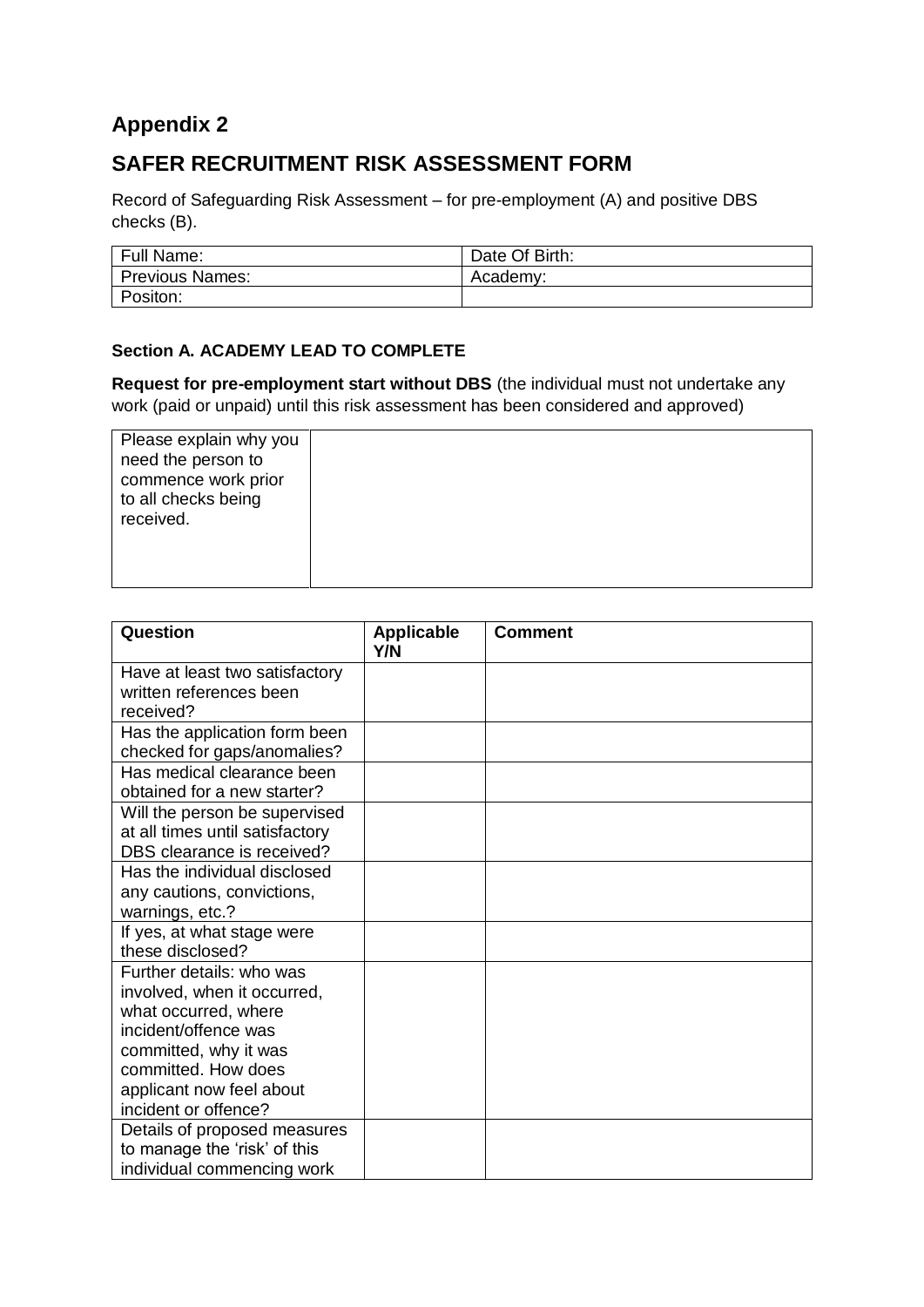| prior to their DBS being |  |
|--------------------------|--|
| received                 |  |

**Section B. Academy Lead TO COMPLETE – POSITIVE DISCLOSURE** (the individual must not undertake any work (paid or unpaid) until risk assessment considered and approved)

A DBS certificate has been returned and contains information which may be relevant to employment/ volunteering. This may not bar the individual from working with us; it will depend on the nature of the position applied for and circumstances at the time of the incidents or offences. We therefore require an explanation for these incidents or offences, as well as the circumstances around the individual at the time.

Please complete the following information with details from the original certificate, ensuring the individual is aware that to withhold information or to give false information may be regarded as an attempt to falsify records which constitutes gross misconduct and could lead to dismissal under relevant procedures.

| DBS Certificate Issue date       |  |
|----------------------------------|--|
| DBS Certificate Reference Number |  |

| <b>Offence or Incident 1:</b>                                                                                                                                                                                              |
|----------------------------------------------------------------------------------------------------------------------------------------------------------------------------------------------------------------------------|
| Date of Offence or Incident:                                                                                                                                                                                               |
| <b>Sanction:</b>                                                                                                                                                                                                           |
| Who was involved, when did it occur, what occurred, where the incident or offence<br>was committed and why it was committed. It is also necessary to explain how the<br>applicant now feels about the incident or offence. |
| <b>Offence or Incident 2:</b>                                                                                                                                                                                              |
| <b>Sanction:</b>                                                                                                                                                                                                           |
| Who was involved, when did it occur, what occurred, where the incident or offence<br>was committed and why it was committed. It is also necessary to explain how the<br>applicant now feels about the incident or offence. |
| <b>Offence or Incident 1:</b>                                                                                                                                                                                              |
| Date of Offence or Incident:                                                                                                                                                                                               |
| <b>Sanction:</b>                                                                                                                                                                                                           |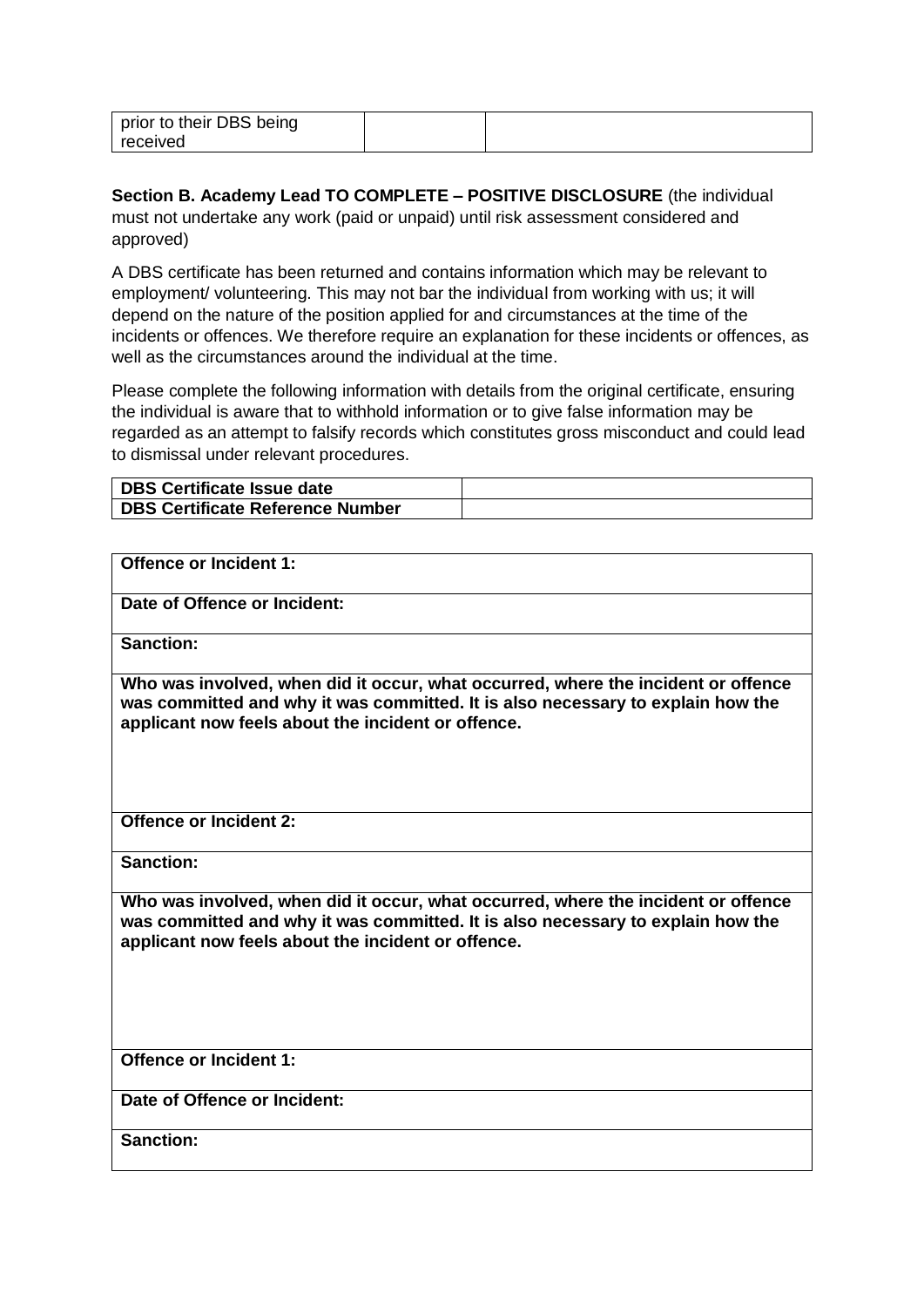**Who was involved, when did it occur, what occurred, where the incident or offence was committed and why it was committed. It is also necessary to explain how the applicant now feels about the incident or offence.**

#### **Declaration by Applicant**

*I certify that the information contained in this document is true and complete. I understand that to knowingly make a false statement or omit information will result in my job or volunteering application being unsuccessful or, if employed, in my facing possible dismissal or other disciplinary action. I understand that this information will only be seen by persons' responsible for making a recruitment decision and will be held securely.*

| Signature: | <b>Print Name:</b> |
|------------|--------------------|
|            | Date:              |

| Question                           | <b>Response Y/N</b> | <b>Comments</b> |
|------------------------------------|---------------------|-----------------|
| Did the applicant declare all      |                     |                 |
| the matters on their               |                     |                 |
| application form?                  |                     |                 |
| Does the individual agree the      |                     |                 |
| information detailed on the        |                     |                 |
| <b>DBS Certificate is correct?</b> |                     |                 |
| Were any offences work             |                     |                 |
| related or committed within        |                     |                 |
| the context of a work setting?     |                     |                 |
| Were any offences committed        |                     |                 |
| within the last 2 years?           |                     |                 |
| What is the individual's           |                     |                 |
| attitude to the offence/s now?     |                     |                 |
| Would they do anything             |                     |                 |
| differently now?                   |                     |                 |
| Have the individual's              |                     |                 |
| circumstances changed since        |                     |                 |
| the conviction/s e.g. location/    |                     |                 |
| friends/partner/education?         |                     |                 |
| Any mitigating circumstances       |                     |                 |
| e.g. immaturity, traumatic life    |                     |                 |
| event?                             |                     |                 |
| Do the matters disclosed form      |                     |                 |
| any pattern e.g. repeat            |                     |                 |
| offences or repeat motivation      |                     |                 |
| (anger/financial/drugs/alcohol)    |                     |                 |
| Can applicant demonstrate          |                     |                 |
| any efforts not to re-offend?      |                     |                 |

## **Section C. Academy Lead TO COMPLETE IN ALL SITUATIONS**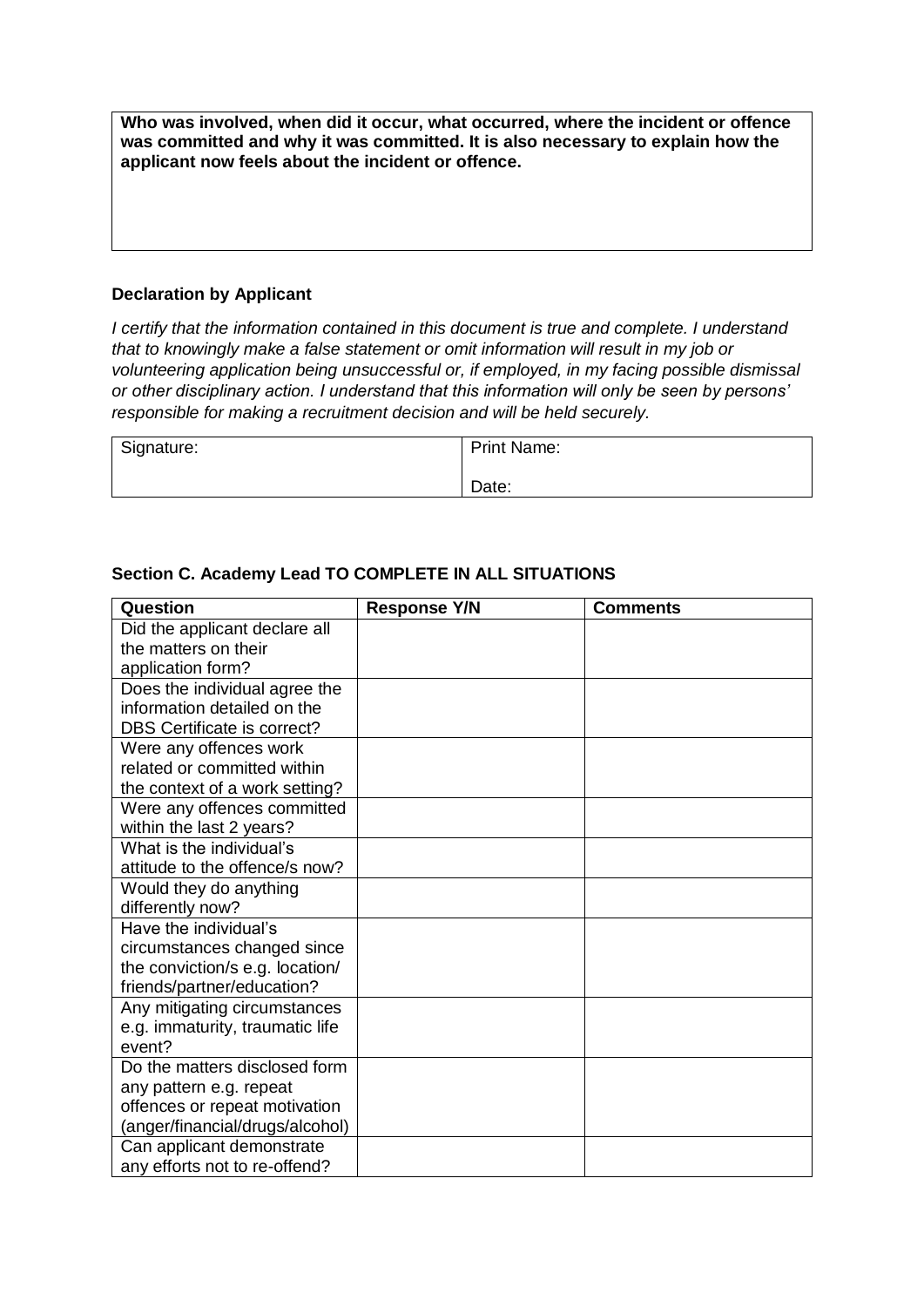| Does the post have any direct   |  |
|---------------------------------|--|
| contact with the public and if  |  |
| so how vulnerable are they?     |  |
| Can safeguards be               |  |
| implemented to reduce/          |  |
| remove any risk e.g. no         |  |
| unsupervised contact?           |  |
| What supervision is available   |  |
| and how readily?                |  |
| Are you satisfied with the      |  |
| individual's explanation of the |  |
| circumstances of the            |  |
| offence/s?                      |  |
| Any further information Is      |  |
| there any other information     |  |
| relevant to this Risk           |  |
| Assessment regarding the        |  |
| candidate, the work itself or   |  |
| the location/environment        |  |
| where the activities will take  |  |
| place? Give details All         |  |
| positive disclosures must be    |  |
| discussed with the candidate.   |  |
| Note down their explanation     |  |
| of the circumstances.           |  |

**Level of Risk:** Please complete the level of risk posed by appointing/employing the individual in this job. Give reasons. High Risk

Medium Risk

Low Risk

Can protective measures be put in place to render the risk low? Yes / No

Outline of the protective measures e.g. curtailment of access to children/information; additional supervision; change of work location; diversion to low risk tasks or training.

Risk Assessment for name of individual completed by:

Signed (Academy Lead) Date:

Print Name (Academy Lead)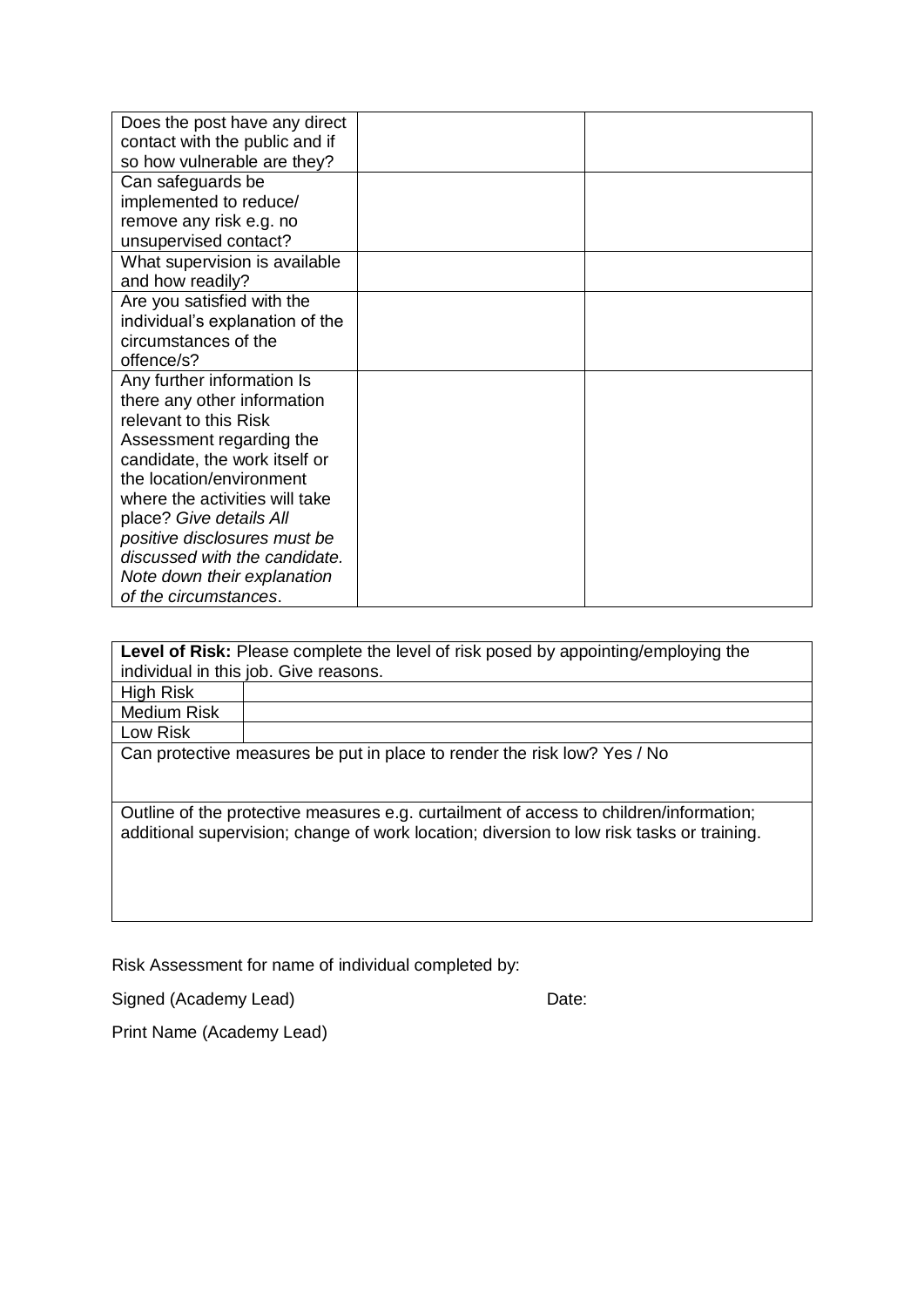## **Section D. Office Supervisor TO COMPLETE**

|                                     | Y/N | Comment |
|-------------------------------------|-----|---------|
| <b>Children's Barred List check</b> |     |         |
| completed against all known         |     |         |
| names?                              |     |         |
| If yes, is Barred List check        |     |         |
| clear?                              |     |         |
| Name of person undertaking          |     |         |
| <b>Barred List check</b>            |     |         |
| For Teachers & Governors            |     |         |
| in maintained schools,              |     |         |
| prohibition orders checked?         |     |         |
| If yes, is there a Prohibition      |     |         |
| Order in place?                     |     |         |

## **Section E. AUTHORISATION**

| Authorised by Executive Principal/Vice Principal/Chair of Trustees                                |
|---------------------------------------------------------------------------------------------------|
| Is this person suitable to start work based on the DBS information and risk assessment?<br>Yes/No |
| Comments: (Reasons for decision)                                                                  |

Risk Assessment Authorised by:

Signed (Executive Principal/Vice Principal/Academy Lead):

Date:

Print Name (Executive Principal/Vice Principal/Academy Lead):

Disclosure information & documents relating to convictions should be retained by the Authorised signatory pending any appeal and for secure disposal thereafter. This form should be retained securely on the HR File for employees.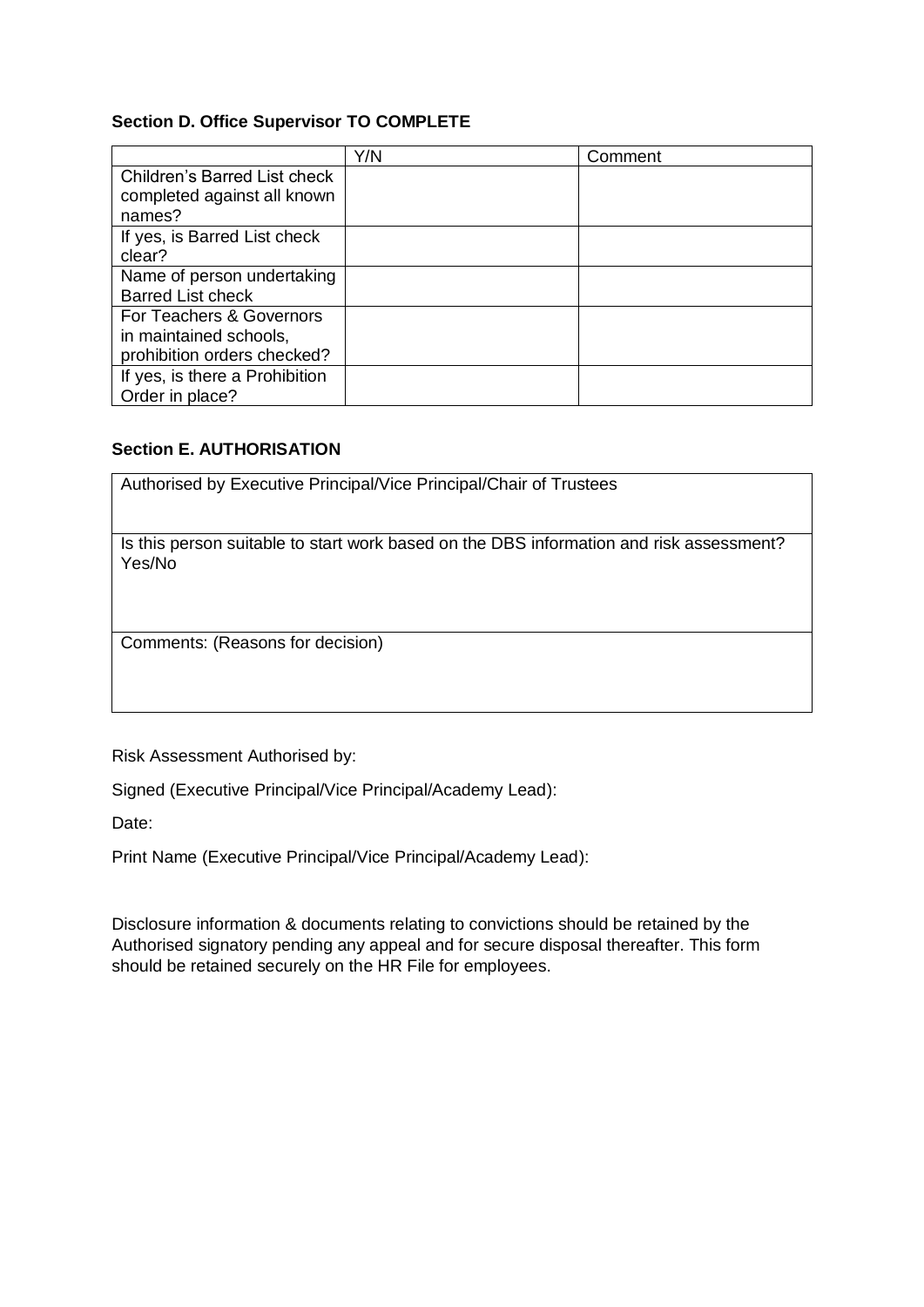# **Appendix 3**

# **Disclosure Form for Shortlisted Candidates**

# Self-declaration Form

| POST APPLIED FOR: | Date: |
|-------------------|-------|
|                   |       |
|                   |       |

| Surname:               |                                     | Previous name(s) (if any): |                  |                                               |
|------------------------|-------------------------------------|----------------------------|------------------|-----------------------------------------------|
| Forename(s):           |                                     | Preferred title:           |                  | Date of birth:                                |
| National Insurance No: | Teacher Ref. No (if<br>applicable): |                            | (if applicable): | Date of recognition as qualified teacher, QTS |

*In accordance with the current statutory guidance Keeping Children Safe in Education "it is vital that schools and colleges create a culture of safe recruitment and, as part of that, adopt recruitment procedures that help deter, reject or identify people who might abuse children"*

Bolton Impact Trust is committed to safeguarding and promoting the welfare of children and we expect all staff to share this commitment. For this post, pre-employment checks will be sought and successful candidates will be subject to the receipt of two satisfactory references, an enhanced DBS check with a barred list check and other relevant checks with statutory bodies.

We comply with the Disclosure & Barring Service (DBS) code of practice and have a written policy on the recruitment of ex-offenders, both of which are available on request.

As you have been shortlisted, you are required to declare any relevant convictions, adult cautions, reprimands, warnings or other matters which may affect your suitability to work with children.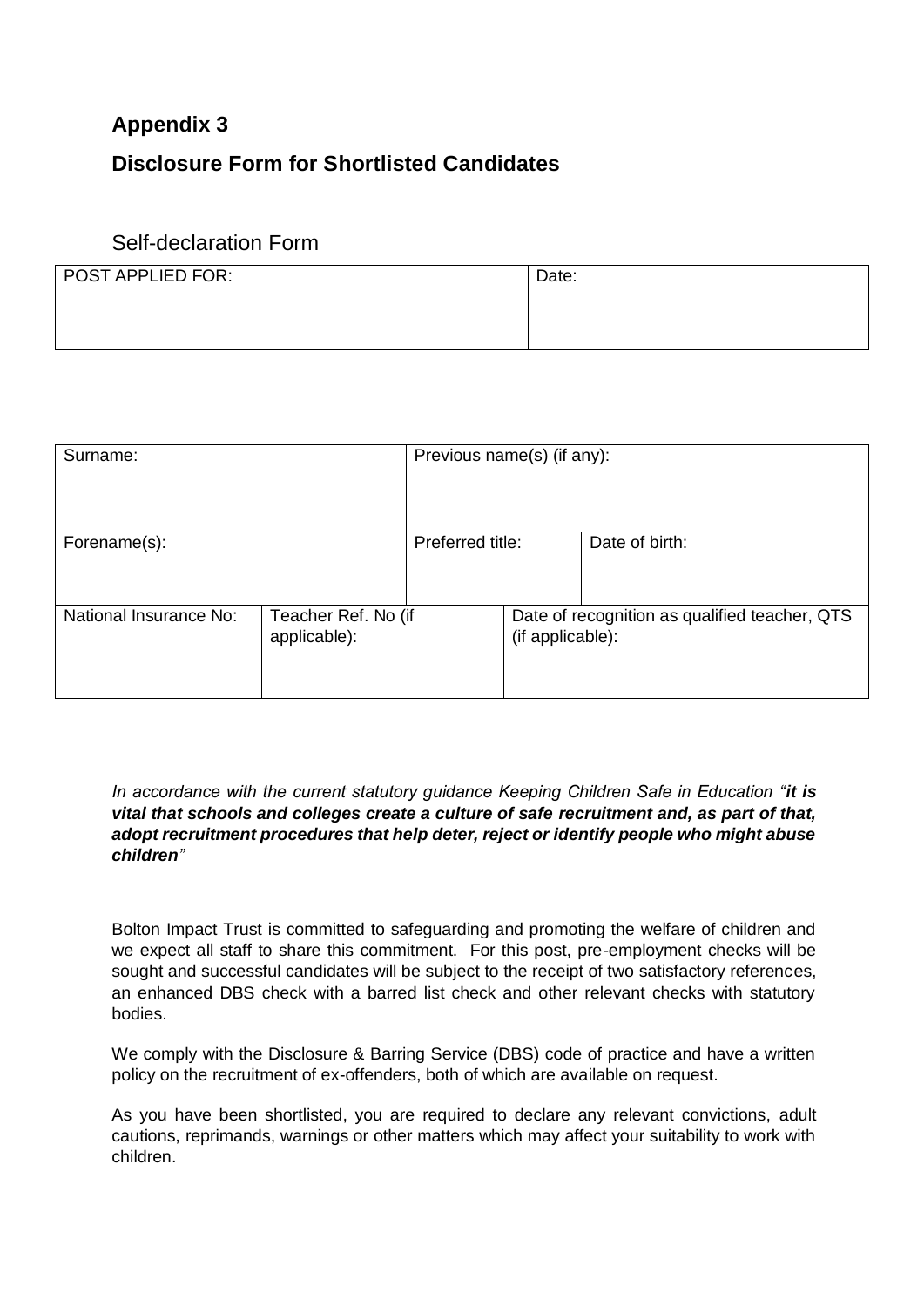As a result of amendments to the Rehabilitation of Offenders Act 1974 (exceptions order 1975) in 2013 and 2020, some minor offences are now protected (filtered) and should not be disclosed to potential employers, and employers cannot take these offences into account.

Please read the information attached before answering the following questions. If you are unsure whether you need to disclose criminal information, you may seek legal advice or contact "Nacro" or "Unlock" for impartial advice. There is more information on filtering and protected offences on the Ministry of Justice website.

# Nacro - <https://www.nacro.org.uk/criminal-record-support-service/>

or email [helpline@nacro.org.uk](mailto:helpline@nacro.org.uk) or phone 0300 123 1999

Unlock - <http://hub.unlock.org.uk/contact/>

Or phone 01634 247350 Text 07824 113848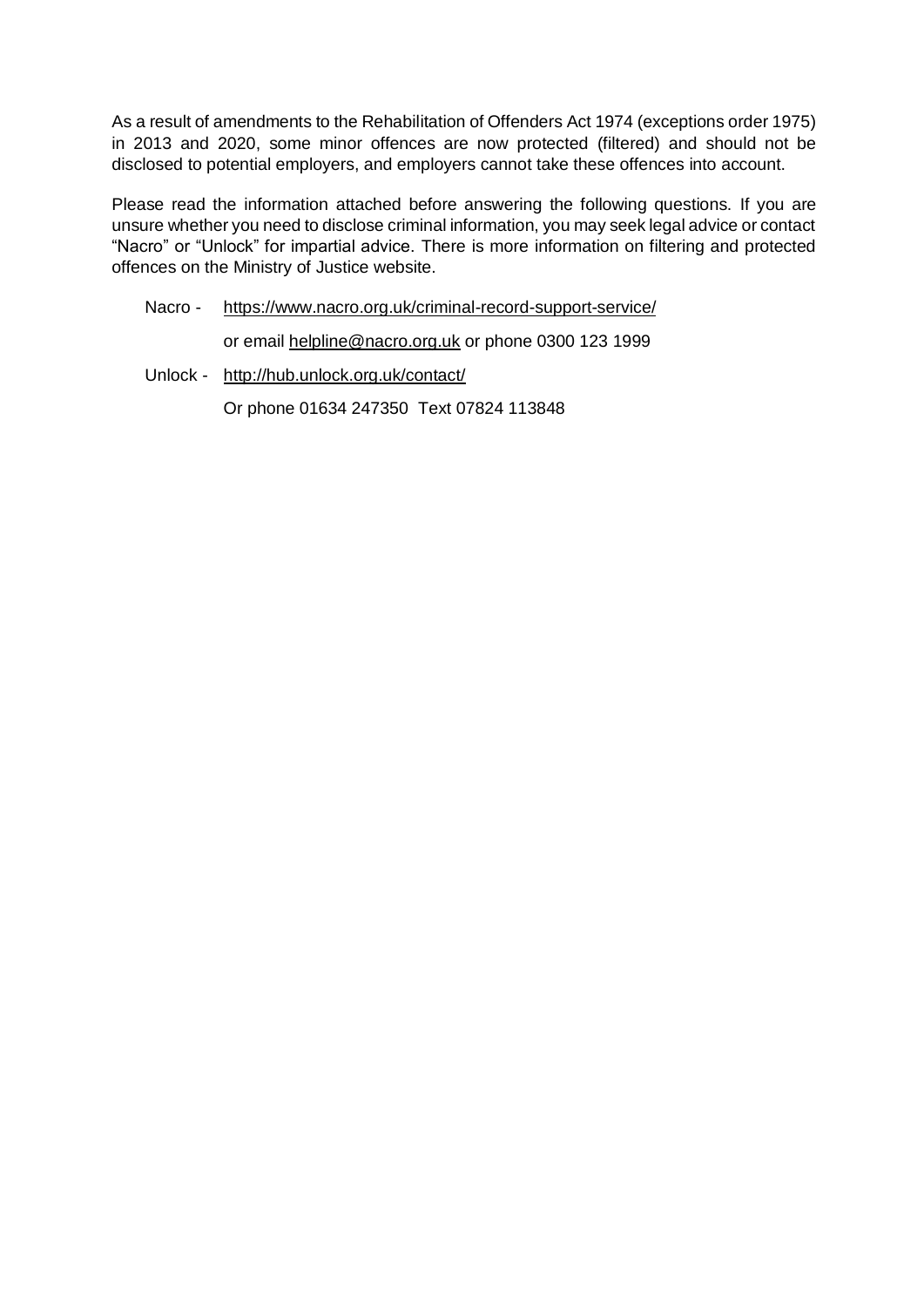|    | 1. Do you have any unspent convictions, adult cautions or warnings?                                                                                  |
|----|------------------------------------------------------------------------------------------------------------------------------------------------------|
|    | Yes / No                                                                                                                                             |
|    | If yes, please provide details here                                                                                                                  |
|    |                                                                                                                                                      |
|    |                                                                                                                                                      |
|    |                                                                                                                                                      |
|    | 2. Do you have any other cautions or convictions that would not be filtered?                                                                         |
|    |                                                                                                                                                      |
|    | Yes / No                                                                                                                                             |
|    | If yes, please provide details here                                                                                                                  |
|    |                                                                                                                                                      |
|    |                                                                                                                                                      |
|    |                                                                                                                                                      |
|    |                                                                                                                                                      |
| 3. |                                                                                                                                                      |
|    | 4. Are you included on the DBS children's barred list?                                                                                               |
|    | Yes / No                                                                                                                                             |
|    | If yes, please provide details here                                                                                                                  |
|    |                                                                                                                                                      |
|    |                                                                                                                                                      |
|    |                                                                                                                                                      |
|    |                                                                                                                                                      |
|    |                                                                                                                                                      |
|    | 5. (Teaching posts only) Are you, or have you ever been, prohibited from teaching (regardless of<br>timeframe) by the TRA or sanctioned by the GTCE? |
|    | Yes / No / Not Applicable                                                                                                                            |
|    | If yes, please provide details here                                                                                                                  |
|    |                                                                                                                                                      |
|    |                                                                                                                                                      |
|    |                                                                                                                                                      |
|    |                                                                                                                                                      |
|    |                                                                                                                                                      |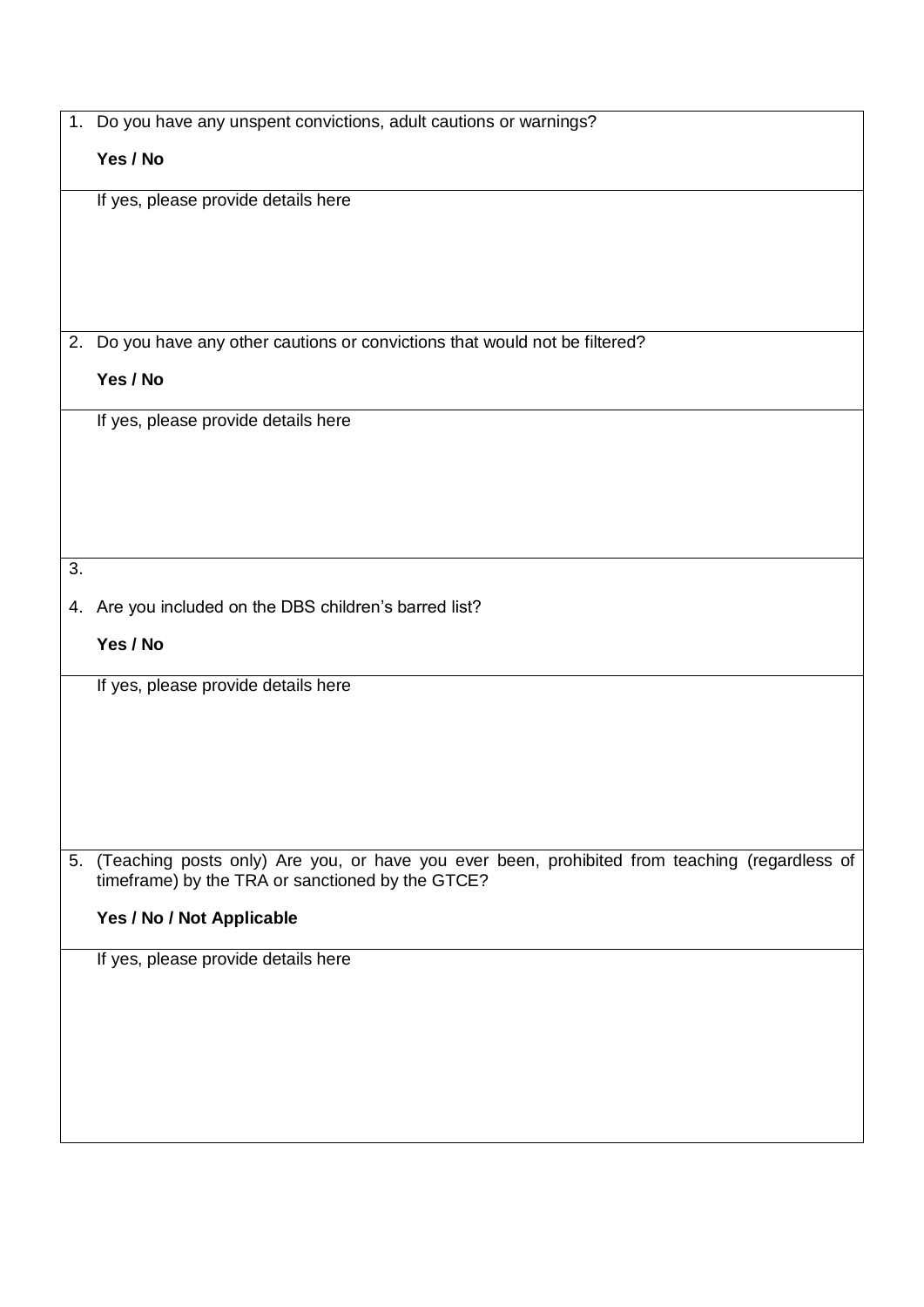|    | 6. Have you been prohibited under Section 128 provisions? (In ANY management posts of independent<br>schools - including academies and Free Schools or disqualified from holding office as a governor of<br>a maintained school)                                                                                                                                    |
|----|---------------------------------------------------------------------------------------------------------------------------------------------------------------------------------------------------------------------------------------------------------------------------------------------------------------------------------------------------------------------|
|    | Yes / No / Not Applicable                                                                                                                                                                                                                                                                                                                                           |
|    | If yes, please provide details here                                                                                                                                                                                                                                                                                                                                 |
|    | 7. Have you lived or worked outside the UK for more than 3 months in the last 5 years?                                                                                                                                                                                                                                                                              |
|    | Yes / No                                                                                                                                                                                                                                                                                                                                                            |
|    | If yes, please provide details here                                                                                                                                                                                                                                                                                                                                 |
|    |                                                                                                                                                                                                                                                                                                                                                                     |
|    | 8. Are you subject to any sanctions relating to work with children in any country outside of the UK?                                                                                                                                                                                                                                                                |
|    | Yes / No                                                                                                                                                                                                                                                                                                                                                            |
|    | If yes, please provide details here                                                                                                                                                                                                                                                                                                                                 |
| 9. | Applicants for posts in early years or later years childcare (wrap around care) only                                                                                                                                                                                                                                                                                |
|    | The Disqualification under the Childcare Act 2006 Regulations (2018) state that anyone employed to<br>care for children in early years (children under the age of 5) or later years (wrap-around care for<br>children under the age of 8) is disqualified from that work if they meet certain criteria. These criteria<br>include (this is not an exhaustive list): |
|    | Certain serious criminal offences<br>Court orders relating to the care of your own child                                                                                                                                                                                                                                                                            |

**•** Being prohibited from private fostering